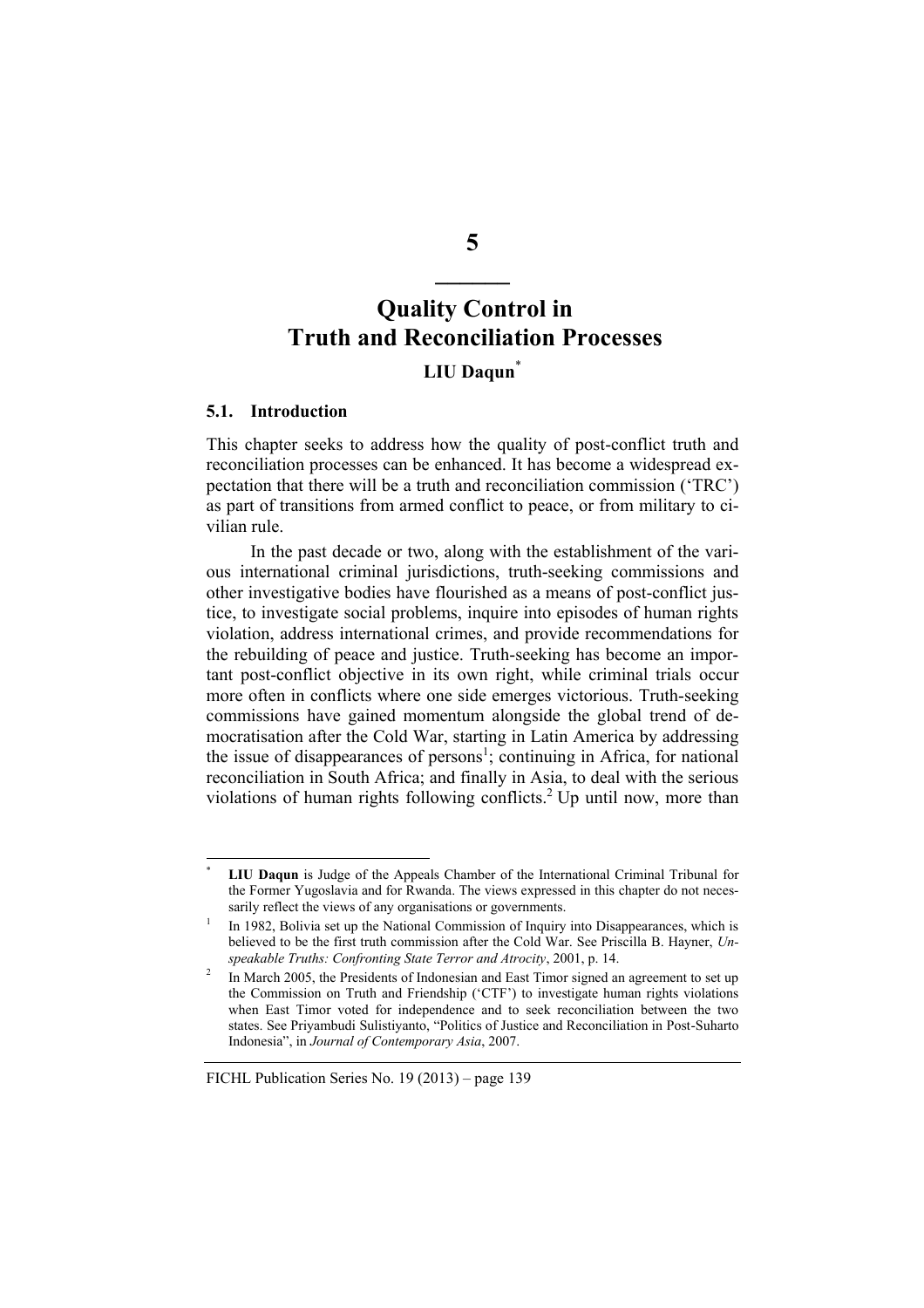50 States in the world have utilised such methods to resolve social problems and to address human rights violations.

Such TRCs come with both political and material costs, since they engage victims and their traumatisations, expose violations, and generate incriminations. They may also destabilise a society and inadvertently undermine the rebuilding of peace. It is therefore essential that TRCs operate as professionally as possible. Increasing the awareness of quality control in the creation and operation of TRCs is of fundamental importance.

The theme of this anthology is relevant at every stage of the work of TRCs, including the definition of the mandate, selection of the composition of the commission, definition of standards of proof, creation of standard procedures of interview, management of resources, engagement of individuals and the public, and the production of the final report. This chapter seeks to address how the quality of post-conflict truth and reconciliation processes can be enhanced.

#### **5.2. Definition and Mandate**

Various investigative commissions may have different names, mandates, compositions, procedures, ways of engaging the public, and forms of final reports. In one international document defining fact-finding – the *Declaration on Fact-finding by the United Nations in the Field of the Maintenance of International Peace and Security – it is stated that fact-finding* under the auspices of the United Nations is:

> [a]ny activity designed to obtain detailed knowledge of the relevant facts of any dispute or situation which the competent United Nations organs need in order to exercise effectively their functions in relation to the maintenance of international peace and security.<sup>3</sup>

This definition assumes the perspective of the United Nations and may not be detailed and specific enough to cover all situations. One scholar rightly recapitulates the term as follows:

> [...] international fact-finding is deemed to refer to predominately ad hoc investigative mechanisms tasked with ascer-

<sup>3</sup> See Declaration on Fact-finding by the United Nations in the Field of the Maintenance of International Peace and Security, General Assembly Resolution, A/RES/46/59 (1991); United Nations Office of Legal Affairs, *Handbook on the Peaceful Settlement of Disputes between States*, 1992, pp. 24–33.

FICHL Publication Series No. 19 (2013) – page 140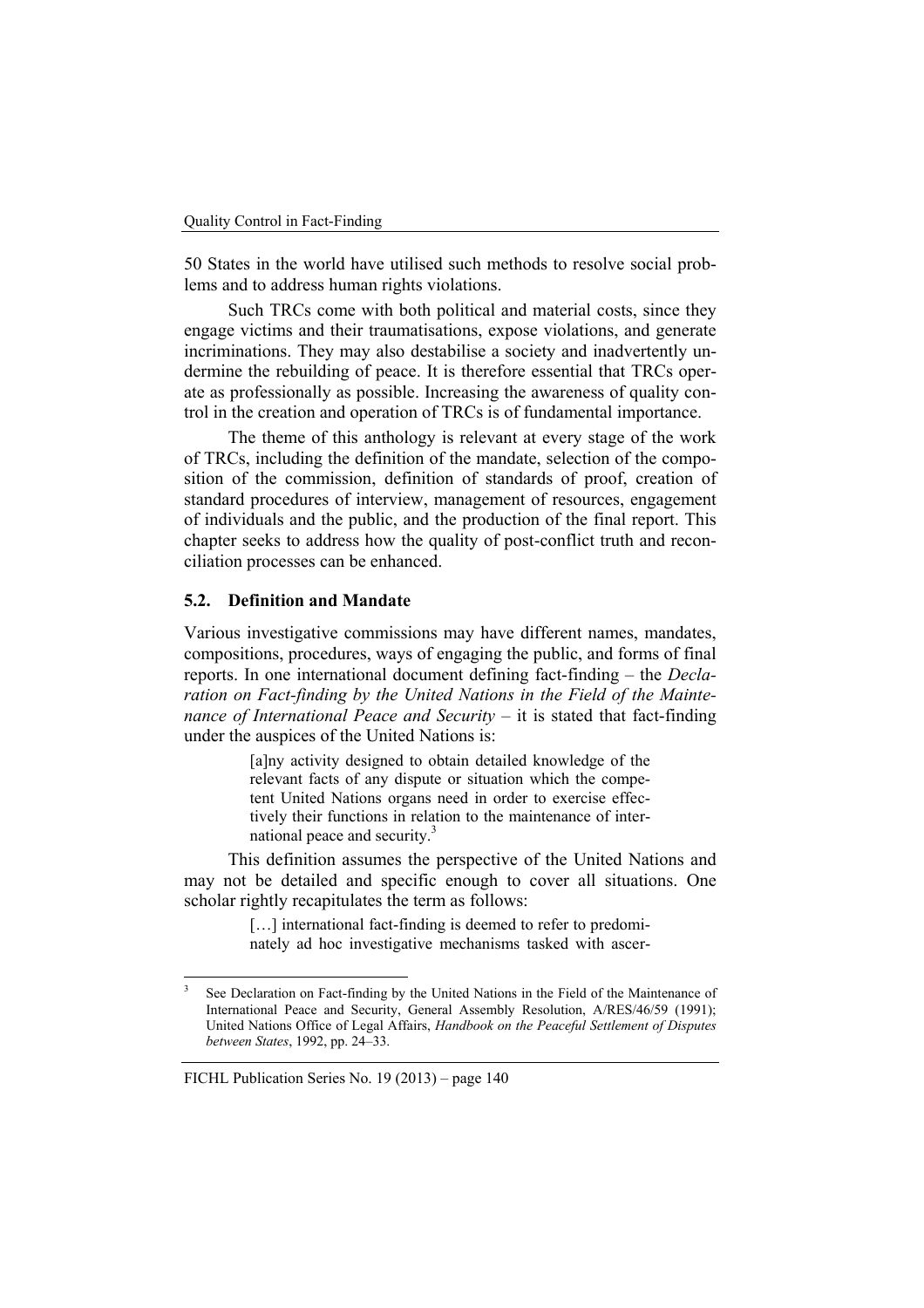taining relevant facts and information relating to a situation of human right or humanitarian concern, by means of which it is determined whether or not the relevant international normative framework has been violated by states or nonstate actors.<sup>4</sup>

From the above-mentioned definition, there might be some common characteristics for many of these investigative bodies. Firstly, they focus on past events instead of the present situation. Secondly, they may investigate a situation or a specific case, that is, look into a pattern of abuse over a set period of time. For instance, the National Commission for the Disappearance of Persons ('CONADEP') in Argentina was set up in 1983 by the President to uncover incidents of human rights violations that occurred from 1976 when the military took power, to 1983 when power returned to civilian rule.<sup>5</sup> They may also look into a specific case. For example, Israel established the Commission of Inquiry into the Events at the Refugee Camps in Beirut in 1982 to investigate massacres of Palestinians from 16 to 18 September 1982. $\degree$  Thirdly, the investigating bodies are temporary or *ad hoc* mechanisms that complete their work by submitting a report to the relevant authority, which documents its findings and proposes recommendations for further action. Normally, the investigating bodies will function for one or two years or less. A few of them will last for five or six years. Some of them simply fade out because of political or financial predicaments. Fourthly, those investigating bodies are either officially authorised, or empowered by governments or international authorities, such as the United Nations. The advantage of governmental involvement or official backing is that this could help with the provision of resources and facilitate the inquiry. Strictly speaking, however, investigative bodies are normally non-governmental organisations, especially in situations where the government is involved as a party to the conflict. Fifthly, the formation of the body may be a part of a broader peace or rec-

<sup>4</sup> Stephen Wilkinson, **"**Standards of Proof in International Humanitarian and Human Rights Fact-Finding and Inquiry Missions", in *Geneva Academy of International Humanitarian Law and Human Rights*.

<sup>5</sup> Priscilla B. Hayner, "Fifth Truth Commission — 1974 to 1994: A Comparative Study", in *Human Rights Quarterly*, 1994, vol. 16, p. 558. 6

The Commission of Inquiry into the Events at the Refugee camps in Beirut, 1983: Final Report (Authorized Translation), reprinted in Jerusalem Post, 9 February 1983 (supplement) (hereinafter cited as 'Kahan Report'). The Report may also be found at 31 ILM 473 (May 1983).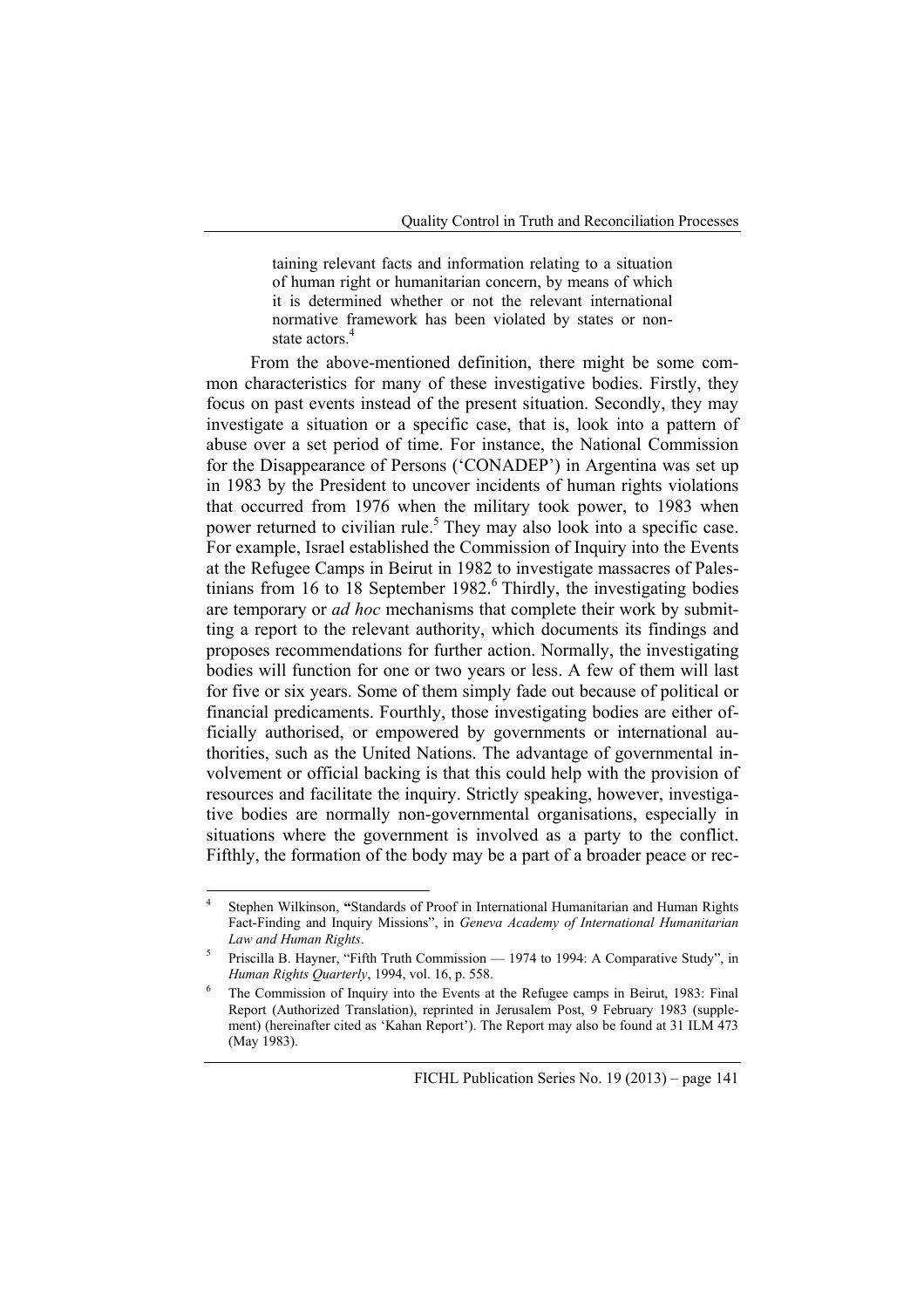onciliation agreement by all the parties in the conflicts, or it may be the product of actions by the executive branch of government. The latter situation has the benefit of enabling swift action to address human rights abuses.

In any case, fact-finding has become a very practical and useful way to settle disputes, both domestically and internationally. As the concept note of the 2013 LI Haopei Seminar noted, there are academic efforts underway to map and analyse the best practices of the plethora of international fact-finding commissions, which look into allegations of serious violations of international criminal law, humanitarian or human rights law. Regardless of what an investigative body is called, be it a 'truth and reconciliation commission' or an entity by any another name, its main purpose is to reach national reconciliation by inquiring into past crimes and addressing the violation of human rights. Some TRCs have listed specific tasks. For instance, the National Truth and Reconciliation Commission ('CNVR') in Chile was established in April 1990 with four primary tasks: to establish a complete picture of human rights violations that occurred between 11 September 1973 and 11 March 1990; to gather evidence that allows victims to be identified; to estimate reparations; and to recommend legal and administrative measures to prevent a repetition of similar abuse in the future.<sup>7</sup>

An investigative body should have a clear mandate for conducting the investigations in conformity with four principles: fairness, credibility, impartiality and independence. The mandate serves as a legal template for the investigation. Firstly, it specifies what the commission is to investigate, both in terms of the types of crimes and the time frame open to its investigation. Secondly, the mandate outlines how its work is to be conducted. Thirdly, in the interest of fairness, it sets up the protocol for conducting interviews, taking statements and admitting documents with clearly defined standards of proof. Fourthly, it provides its members with sufficient tools to do the work. Any means and practice to discover relevant information should be encouraged. The investigative body should be able to conduct its work independently and without outside interference. The mandate should clearly state whether or not the commission has the power to issue subpoena to compel witnesses or evidence to appear before it; whether it has search and seizure powers; and whether the recommen-

 $\overline{\phantom{a}}$ 

<sup>7</sup> Mark Ensalaco, Chile Under Pinochet: Recovering the Truth, 2000.

FICHL Publication Series No. 19 (2013) – page 142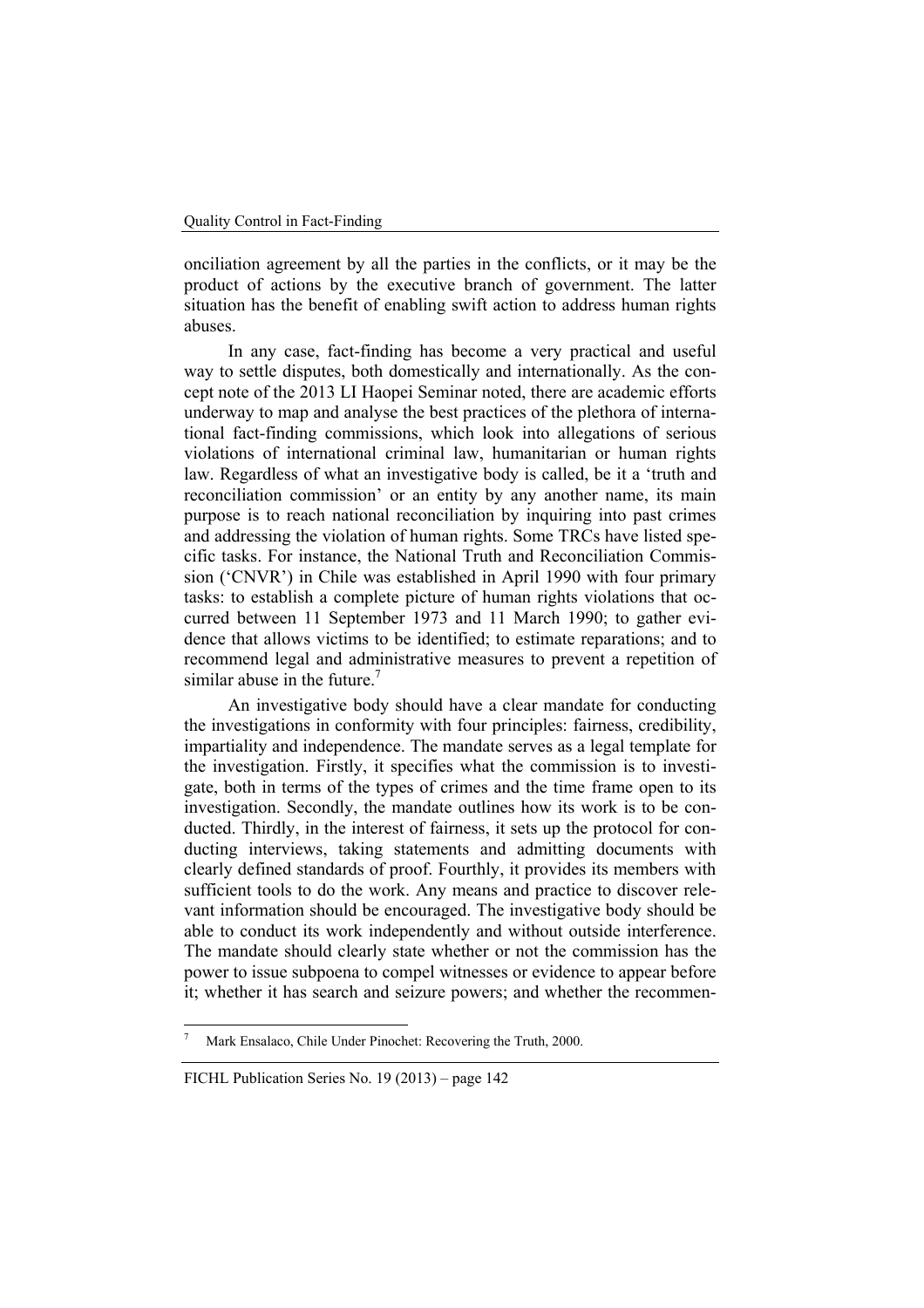dation of the commission is mandatory. Fifthly, it establishes the rules of procedure and guidelines for handling evidence. The mandate may specify whether or not the testimony will provide the basis for subsequent prosecution and reparations. The power to name names or grant amnesty is another issue to be considered in drafting the mandate. As a matter of fact, a TRC is not a judicial body that can make binding judgement or grant amnesty, but it could make recommendations for the judicial bodies to take necessary action if these are deemed necessary. To date, the South African TRC is the only one to have had the power to grant blank amnesty, but others may have power to recommend that the government grant amnesty to individuals. In the case of East Timor, in order to help low-level offenders reintegrate into the society, the Commission for Reception, Truth and Reconciliation has granted amnesty to some individuals who committed minor crimes.<sup>8</sup>

## **5.3. Establishment and Composition**

There are various ways to form a commission. If a TRC is set up immediately following a conflict, its establishment is likely to be regulated in the peace agreement signed by the parties to the conflict. Members of the commission are selected to represent the different sides of the conflict in equal numbers and a neutral person is selected by all sides. It is similar to the formation of an arbitration panel. In the case of Chile, the National Truth and Reconciliation Commission was composed of an even number of representatives from the left and the right. $9 \text{ In }$  Ecuador, the Truth and Justice Commission was made up of seven members; one was appointed by the Ministry of Government and Police, three were named by international human rights NGOs and three were from domestic NGOs.<sup>10</sup>

In most situations, the TRC is established by the government of the territorial state, which also appoints the commissioners. It is the most effective way to form a commission as it ensures the full support of the government, thereby implying that resources and facilities are more easily provided. However, the disadvantage is that the commission's impartiality

<sup>8</sup> Wendy Lambourne, "Unfinished business: Justice and Reconciliation in East Timor", in *Centre for Peace and Conflict Studies of the University of Sydney's Peace Writes Newsletter*, December 2004.<br>Ensalaco, 2000, *supra* note 7.

Priscilla B. Hayner, *Unspeakable Truths: Confronting State Terror and Atrocity*, 2001, p. 14.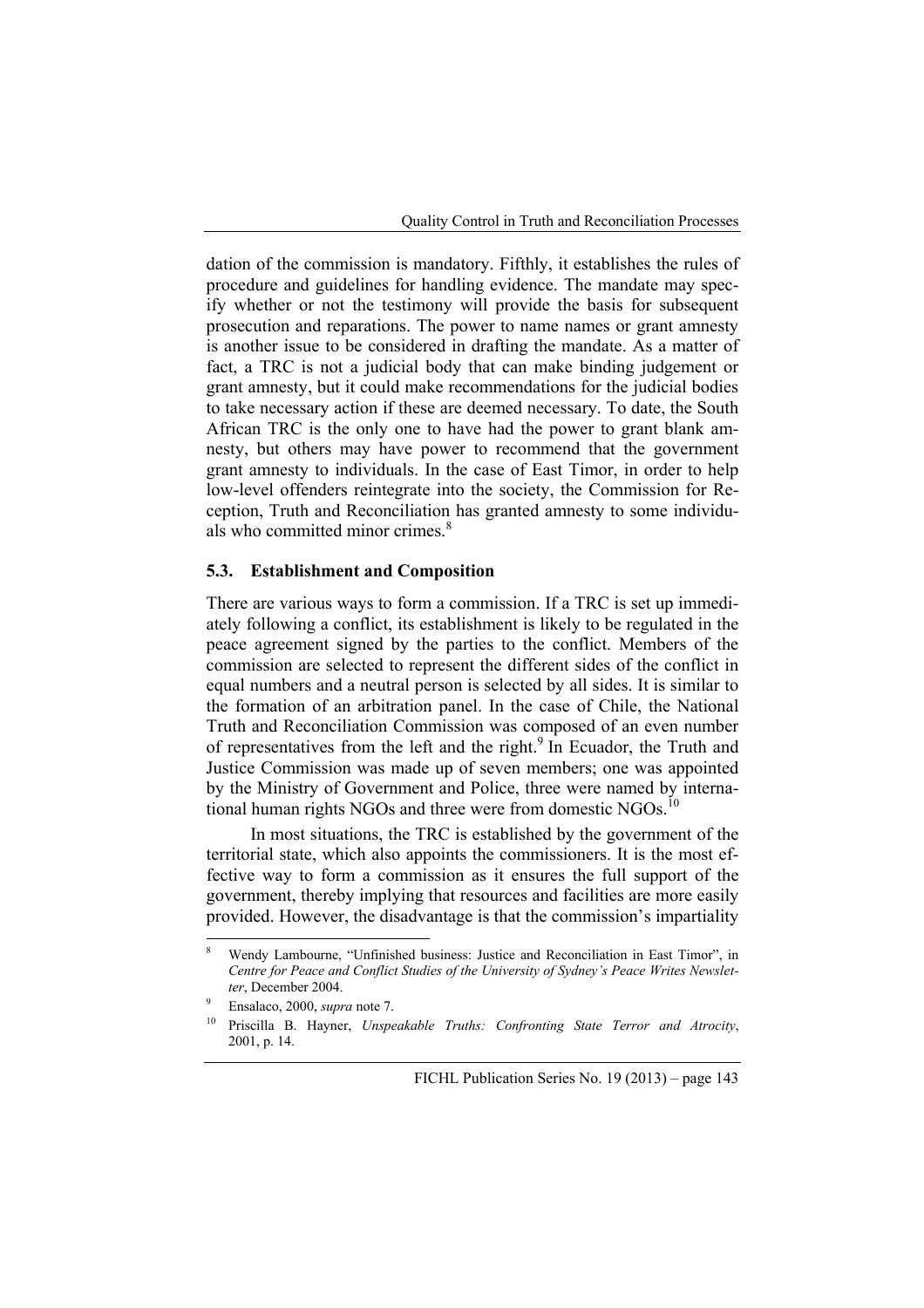and fairness might be put in doubt, particularly if the government has been involved in the investigated crimes. In some cases, we have seen that different branches of the government have been involved in the formation of the commission. In 1999, the Presidential Truth Commission on Suspicious Deaths in South Korea was established. The Commission is made up of 15 members, eight recommended by the Nations Assembly, four appointed by the President, and three nominated by the Chief Justice of the Supreme Court.<sup>11</sup>

In some countries, the legislative body is able to establish an investigative body. The parliamentary basis of a commission will probably increase its legitimacy if the legislative body votes for well-respected members of society, such as religious leaders, artists, academics, and dignitaries from civil society and the legal community. Selecting commissioners who are broadly representative in ethnicity, religion, political views and gender, will provide the investigation with greater influence and legitimacy.

In some instances, an international organisation, such as the UN Security Council or the Office of the UN High Commissioner for Human Rights, is also able to establish an investigative body. Normally, the investigative body is established by adopting a resolution. There have been significant developments in international practice in this area since the Commission of Experts for the former Yugoslavia established, pursuant to the UN Security Council resolution 780 (1992),an institution which served as a model for later developments.<sup>12</sup> On 18 September 2004, the Security Council adopted resolution 1564 to establish the International Commission of Inquiry on Darfur, Sudan. Based on its report, the situation of Darfur was referred to the International Criminal Court by the Security Council.<sup>13</sup>

Foreign commissioners may also be considered as they are not involved in the conflicts and are generally regarded as impartial. However, the drawback of this approach is that they often do not fully understand the culture and specific situation of the country. Additionally, some sovereignty-inclined persons may not like foreigners to conduct these inves-

 $11$ Kuk Cho, "The Transitional Justice in Korea: Legally Coping with Past Wrongs After Democratization", in *Pacific Rim Law and Policy Journal*, 2007, vol. 16.<br>S/RES/780 (1992), 8 October 1992.

<sup>13</sup> S/RES/1564 (2004), 18 September 2004.

FICHL Publication Series No. 19 (2013) – page 144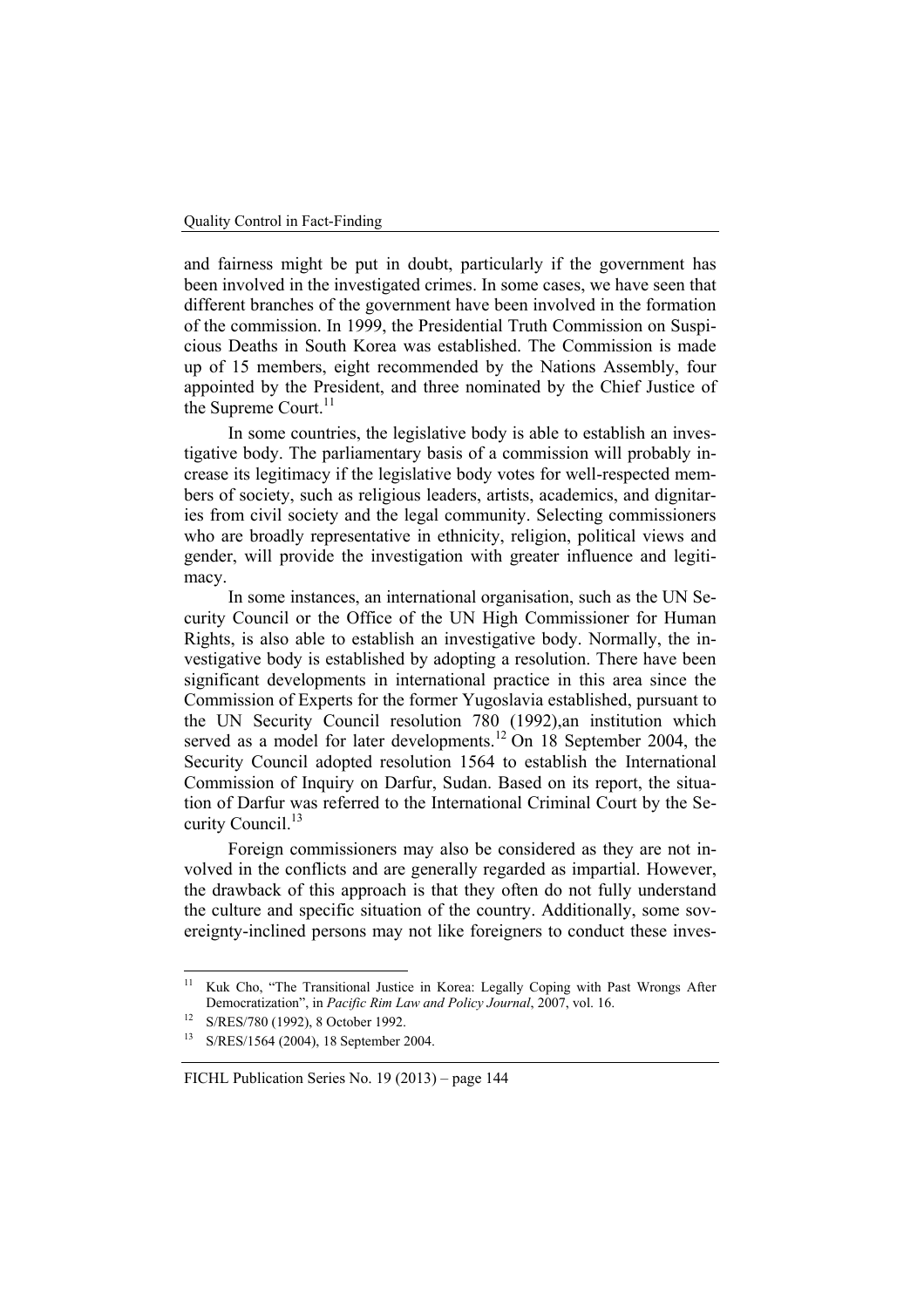tigations and may consider the investigations to be a private affair that should be kept purely within domestic jurisdiction. For example, in the case of El Salvador, the polarised society and extensive involvement of both sides in the conflict, led to the United Nations playing a significant role in selecting commissioners for the True Commission. All the commissioners were foreign dignitaries and were named by the Secretary-General of the United Nations. This turned out to be one of the reasons why the report of the commission was criticised by all sides in El Salva $d$ or.<sup>14</sup>

No matter how a commission is formed, commissioners need to have the vision to shape policy and resolve ambiguities in the commission's mandate. They will set the tone of the investigation, both publicly and within the commission. A team of experts (including legal, medical, psychological and forensic experts) is needed to assist the commissioners. Effective management is important. Staff must be skilled and interviewers need to be sensitive and have the necessary techniques and experience to conduct the investigation. The TRC may also set up sub-committees to carry out different tasks. In the case of South Africa, the TRC set up three committees: the Human Rights Violation Committee conducted investigations; the Amnesty Committee reviewed applications from perpetrators of human rights violations; and the Reparation and Rehabilitation Committee produced recommendations related to measures for healing.<sup>15</sup>

# **5.4. Standards of Proof**

In the field of international criminal justice, no indictment can be issued, and no trial can take place, without credible evidence. The prosecutors of the international tribunals are required to prove these crimes by a legal standard of proof 'beyond a reasonable doubt'. Justice Robert H. Jackson, the principal American prosecutor at the Nuremberg trials and an Associate Justice of the United States Supreme Court, famously stated that the aim of the prosecutors at Nuremberg was to "establish incredible events by credible evidence".<sup>16</sup> He wished to set before the court the relevant

 $14$ 14 Paul Seils, "The Limits of Truth Commissions in the Search for Justice: An Analysis of the Truth Commission of El Salvador and Guatemala and Their Effect in Achieving Post-

Conflict Justice", in M. Cherif Bassiouni (ed.), *Post-Conflict Justice*, 2002.<br>Dorothy C. Shea, *The South African Truth Commission: The Politics of Reconciliation* Chapman and Ball, 2000.<br>Justice Jackson's Report to the President on Atrocties and War Crimes, 7 June 1945.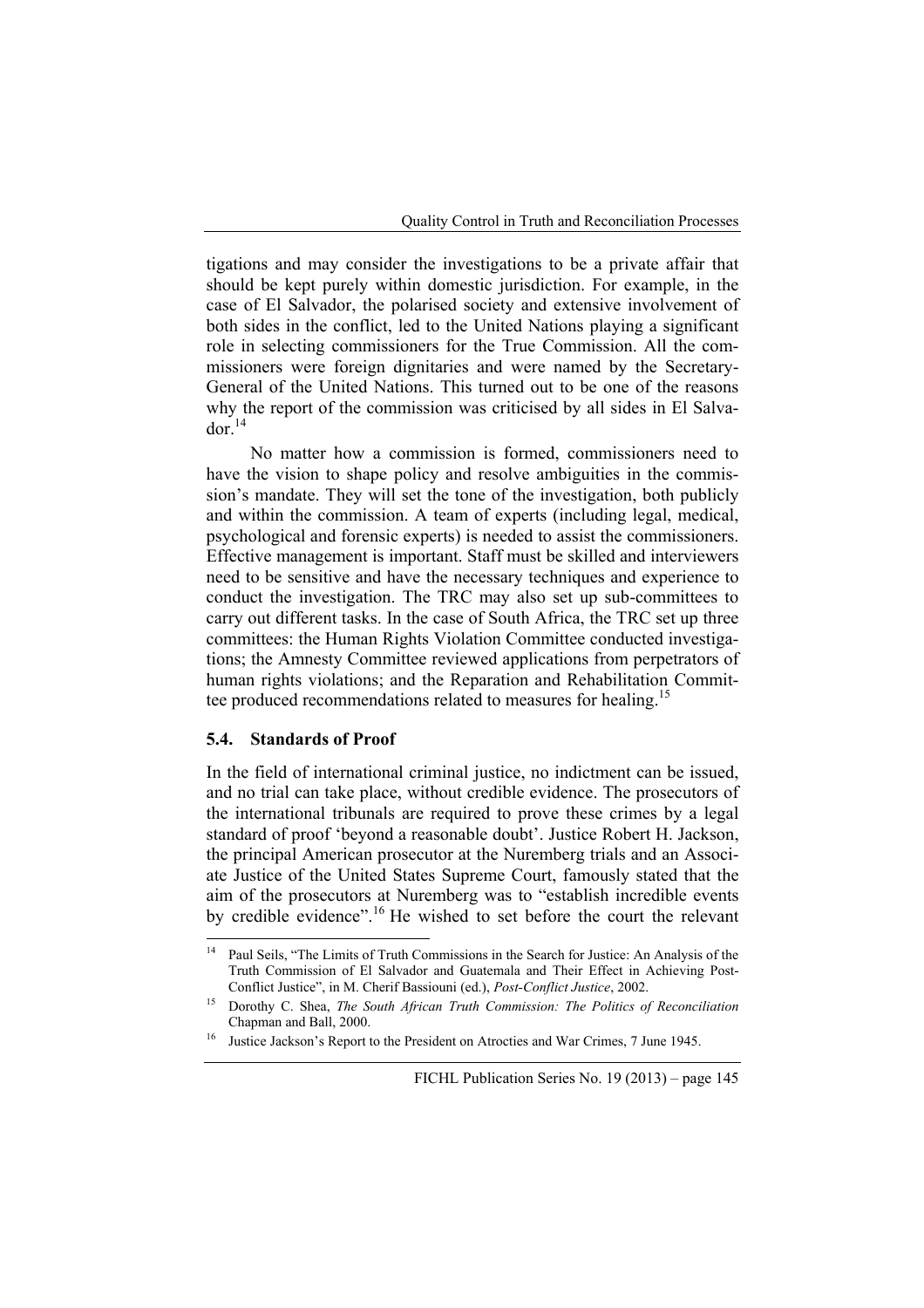evidence "with such authenticity and in such detail that there can be no responsible denial of these crimes in the future and no tradition of martyrdom of the Nazi leaders can arise among informed people".<sup>17</sup>

Although the standard to deal with evidence outside of criminal justice may not be as high as in international criminal tribunals; the fact remains that truth and reconciliation commissions, like international tribunals, flourish or fail depending on their ability to acquire evidence. Therefore some quality control for the admission of evidence must be in place. This is not only necessary to enhance the credibility of the truth commission itself, but also to secure the credibility of the evidence for possible use in future litigation before domestic or international criminal courts. According to their purpose and mandate, different TRCs may establish their own objective standards of proof. If the standard of proof is set too high, it will be very difficult to reach a conclusion. For instance, Geneva Call, a Geneva based non-governmental organisation, conducted a verification mission to the Philippines to asses whether an armed group had complied with the agreement reached for non-use of anti-personnel landmines. The mission adopted the standard of 'beyond reasonable doubt'. As a result, it was unable to reach a definite conclusion.<sup>18</sup> On the other hand, if the standard is set too low, the TRC may be burdened with piles of complaints, inviting ill-founded allegations.

In the ICTY and ICTR, the standard of proof varies at different stages of proceedings. At the investigation stage, the Prosecutor shall evaluate the information received or obtained and decide whether there is a "sufficient basis" to proceed.<sup>19</sup> If the Prosecutor would like to submit the indictment to a judge for confirmation, he shall be satisfied that there is "sufficient evidence to provide reasonable grounds" for believing that a suspect has committed a crime within the jurisdiction of the Tribunal. $20$ For a judge to confirm the indictment, he shall be satisfied that a *prima* 

 $17$ 17 Quated by Stephen G. Greyer, Associate Justice of US Supreme Court in the keynote address for the 1996 Days of Remembrance, "Crimes against Humanity, Nuremberg, 1946", Capitol Rotunda, Washington D.C., 16 April 1996.<br><sup>18</sup> Wilkinson, *supra* note 4.<br><sup>19</sup> Article 18(1) of the Statute of the International Tribunal for the Former Yugoslavia, see

Security Council Resolution 827 (1993).<br><sup>20</sup> Rule 47(2) of the Rules of Procedure and Evidence of the ICTY. IT/32/Rev. 45, 8 Decem-

ber 2010.

FICHL Publication Series No. 19 (2013) – page 146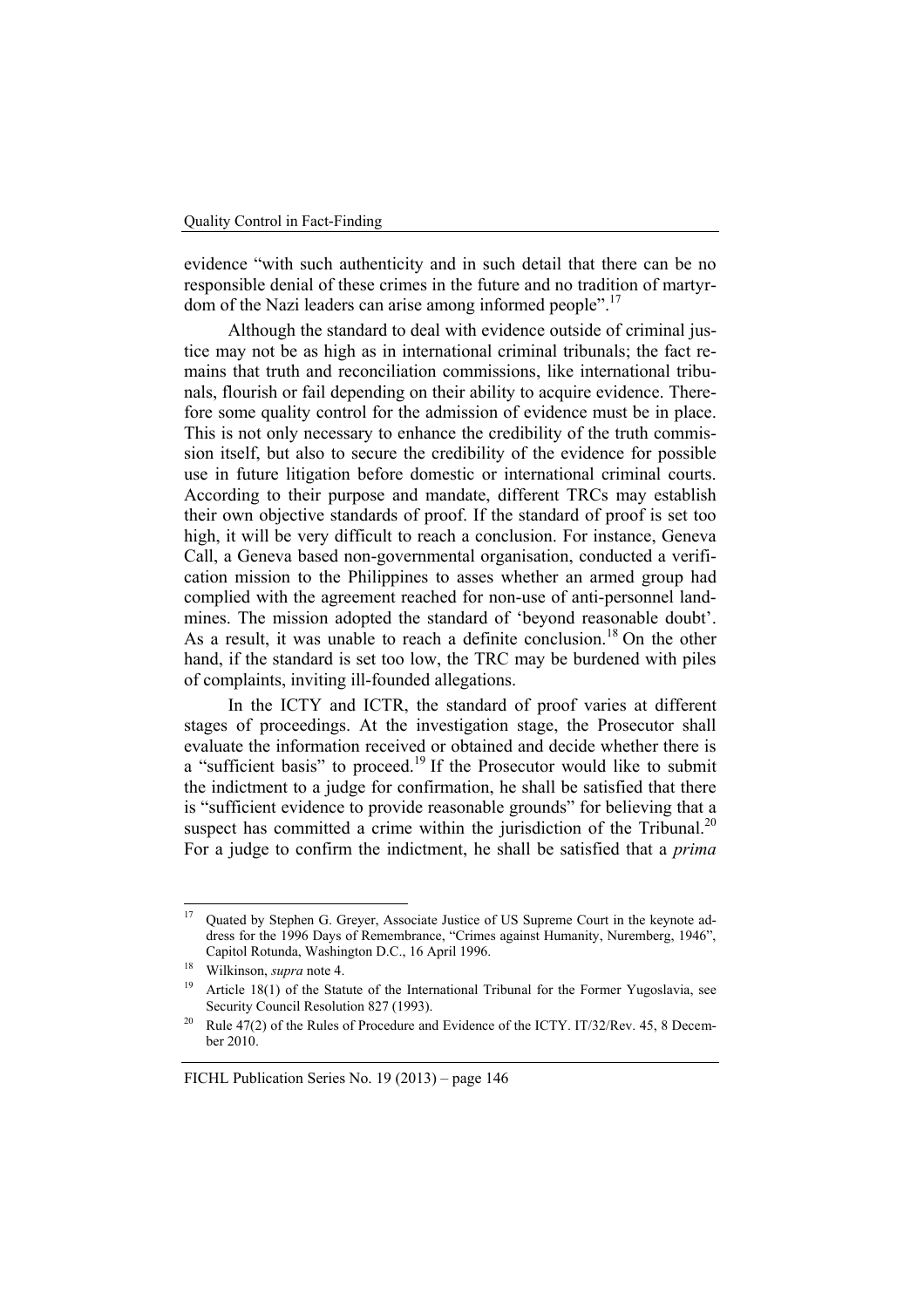*facie* case exists.<sup>21</sup> When the Prosecutor concludes his case, the defence may submit a motion of 'no case to answer'. The test to be applied at this stage is "whether there is evidence (if accepted) upon which a reasonable (trier) of fact could be satisfied beyond reasonable doubt of the guilt of the accused on the particular charge in question, not whether an accused's guilt has been established beyond reasonable doubt",<sup>22</sup> which is the standard for the conviction after the hearing of all evidence by a trial chamber.

It is submitted that the first two standards lend themselves best as standards of proof in the work of TRCs. If the TRC seeks to include a particular accusation in its report or submit the case to the competent authority for prosecution, it may, to be on the safe side, adopt the *prima facie* standard after affording the accused the opportunity to defend him- or herself.

# **5.5. Standard Procedure of Interview**

Interviews of victims and witnesses are the most important work of TRCs. This will consume most of the time, resources, manpower and energy of the commission. The CAVR of East Timor found through its fact-finding that between 84,000 and 183,000 people might have been killed. It also found 18,600 cases of disappearance and killings, 8,500 cases of torture, and thousands of cases of rape and sexual assault.<sup>23</sup> The interviews should follow a standard procedure. The victims may submit their statements before, during or after the interview. The statement should be relevant and reliable, accurate, and have probative value. Normally, the interview is not conducted in public and if necessary, pseudo names or other protective measures may be applied. It should be conducted on a voluntary basis, unless the commission issues a subpoena to compel a victim to tell his or her story. It is not uncommon that witnesses to such horrific crimes remain traumatised by their experience and are unwilling or unable to assist the investigators. They should therefore have access to medical and psychological counselling before or after the interview. They should also

 $21$ Article 19(1) of the Statute of the International Tribunal for the Former Yugoslavia.

<sup>22</sup> Para. 9 of the Judgement of the Appeals Chamber on Karadžić's Motion According to Rule 98*bis*, 11 July 2013, IT-95-5/18-AR98*bis*.1.<br><sup>23</sup> "Chenga! (Enough!)", Final Report of the Commission for Reception, Truth and Recon-

ciliation in East Timor, 2006.

FICHL Publication Series No. 19 (2013) – page 147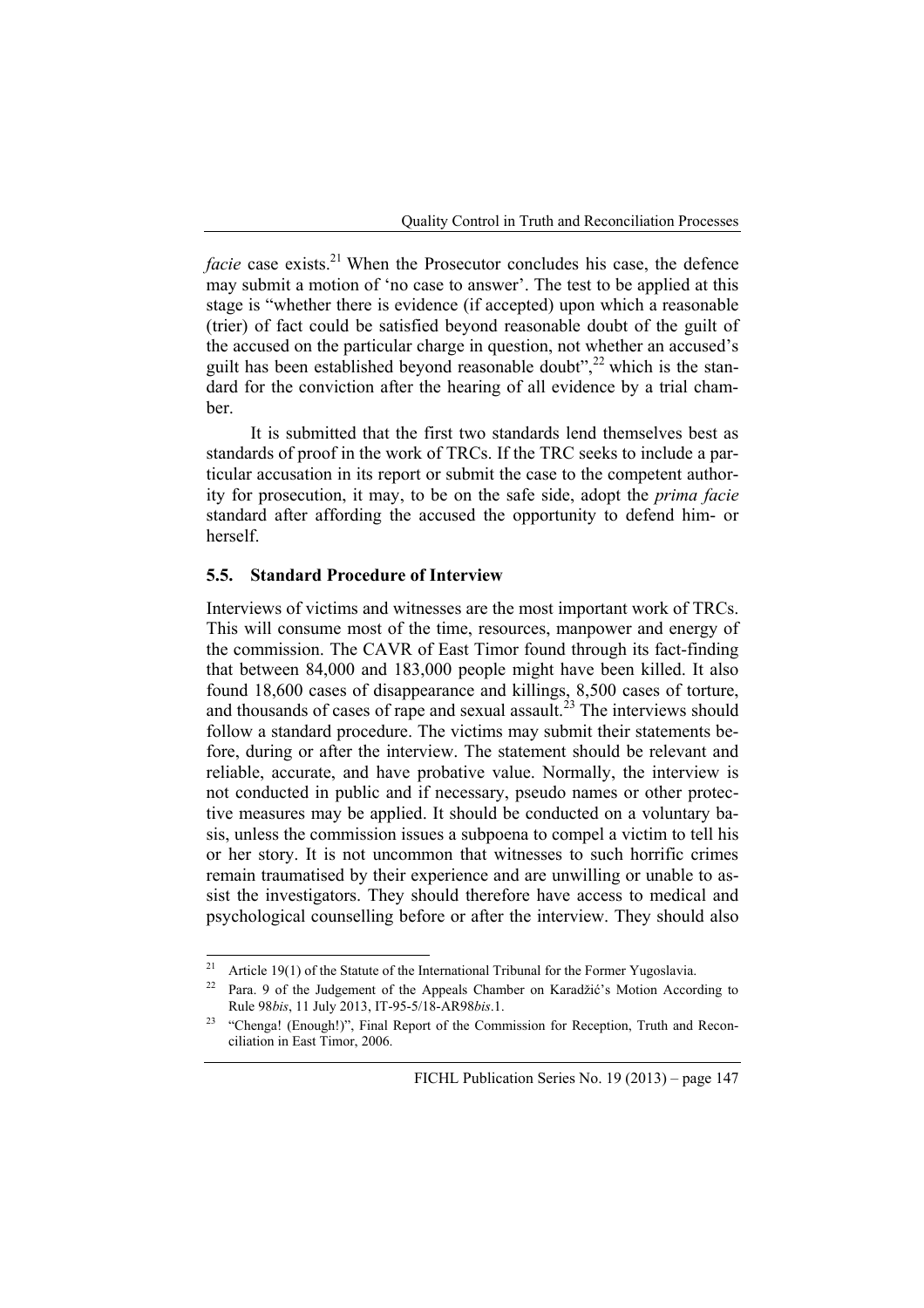be informed of whether the evidence they give might be used in any future judicial proceedings. Collecting and preserving evidence in a manner consistent with trial standards could result in stronger contributions for future prosecutions. If that is the case, the evidence and document data preservation should be conducted in such a way as to be admissible in court proceedings.

#### **5.6. Resources**

A TRC needs adequate resources in order to carry out its mandate, which is crucial to conducting meaningful inquiries. For instance, resources are needed to recruit staff with the necessary skills and experience to conduct the investigations; and for all related field trips, interviews and trainings. Resources are also needed to assemble experts, provide the physical infrastructure for the commission's database and archives, and to draft the final report.

The majority of the resources of TRCs tend to come from governments. As post-conflict governments face many rebuilding needs, the TRCs must compete for funds. In some cases, donations from outside the country are also accepted. The amount of outside donations largely depends on the performance of the TRC. In the case of Haiti, foreign donors withdrew their support because of the malfunctioning of the Haitian National Commission for Truth and Justice  $({\rm CNVJ})$ .<sup>24</sup> The commission should also have resources in place in anticipation of the secondary trauma that some staff may suffer as a result of hearing many harrowing stories.

In most cases, a lack of resources is the main reason why a TRC stops its work. On 18 March 1998, the newly elected President of the Philippines established the Presidential Committee on Human Rights to investigate human rights violations under the former President Ferdinand Marcos' rule. After functioning for only less than one year, the attempt was aborted, because of a shortage of staff and a lack of financial support from the Government, which was under the influence of the military.<sup>2</sup>

<sup>24</sup> 24 Audrey R. Chapman and Patrick Ball, "The Truth of Truth Commission: Comparative Lessons from Haiti, South Africa, and Guatemala", in *Human Rights Quarterly*, 2001, vol.

<sup>23. 25</sup> Priscilla B. Hayner, "Commissioning the Truth: Further Research Questions", in *Third World Quarterly*, 1996, vol. 17.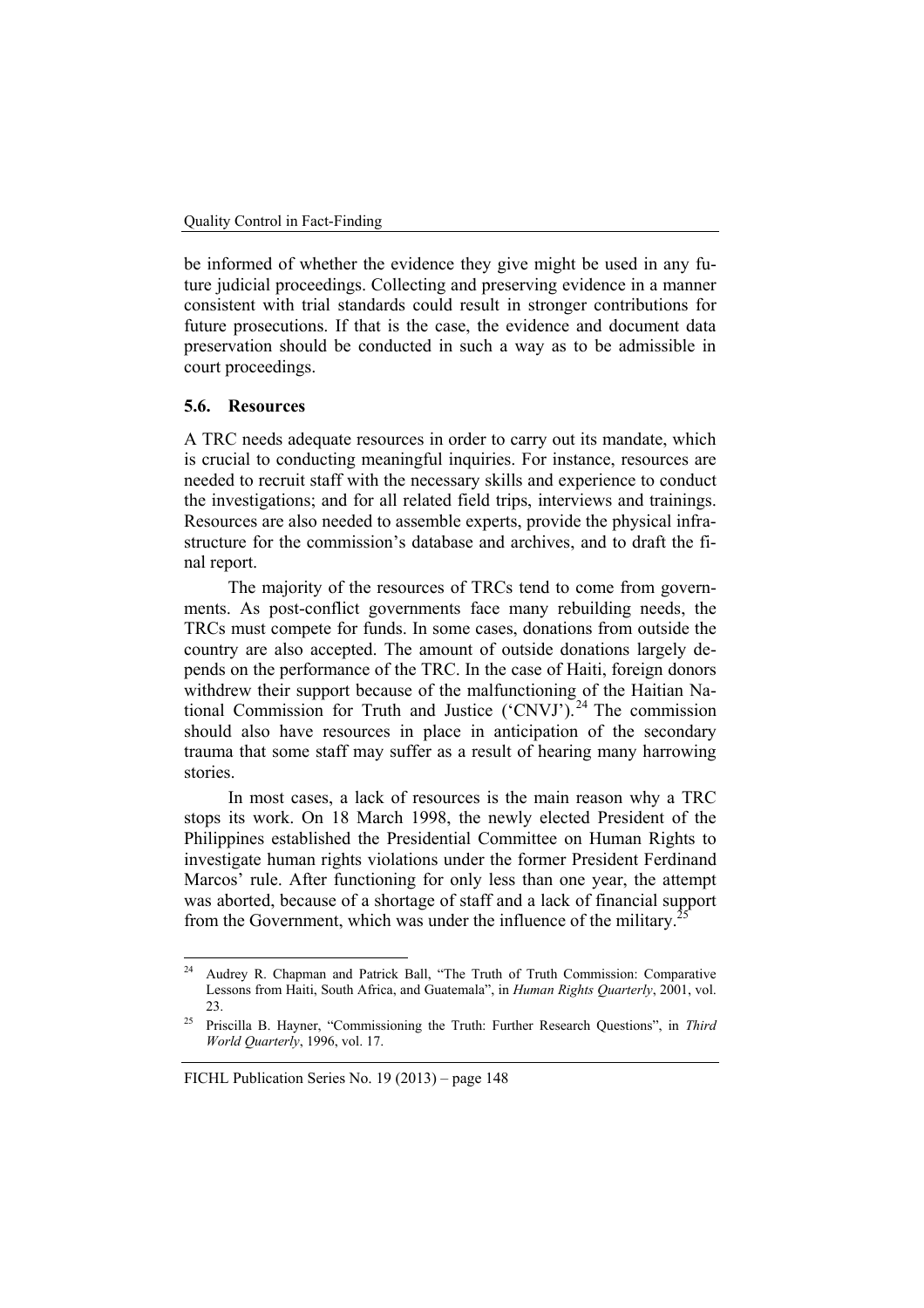## **5.7. Engaging Individuals and the Public**

It is essential to engage both individuals and the public in the process of truth seeking. Holding public hearings may be the most effective way to involve the whole society in the process, and to guarantee the transparency of the proceedings. Much information will be a matter of public record and awareness. Victims should have the choice of giving testimony in public or in camera. In order to void the risk of providing an open venue for unsubstantiated accusations, the public hearing should offer the opportunity for the defence to express his or her view and perspective of the events.

In some countries, traditional methods of community justice were employed.<sup>26</sup> In East Timor, the TRC ('CAVR') encouraged every village or community to conduct community-wide ceremonies, in which lowlevel offenders would confess their wrongdoings before the victims. In return for admitting their wrongdoings, offering reparations and committing to community service, and/or making a public apology, these offenders would receive amnesty. The whole community would take part in such ceremonies, so as to reach community reconciliation. The CAVR conducted 216 community reconciliation events involving 1,403 perpetra- $\cos^{27}$ 

In Rwanda, in order to seek truth, justice and reconciliation, Gacaca courts were set up to reconstruct what happened during the genocide, in order to expedite legal proceedings, facilitate the reconciliation of all Rwandans and build unity. Strictly speaking, Gacaca was a semi-judicial body. It involved both plaintiffs and witnesses in interactive court proceedings against alleged criminals who took part in the genocide. The defendants were brought to trial, which were held in public, where survivors and the victims' families could confront the accused. The accused had the option to confess to their crimes or maintain their innocence. The villagers were involved in the process to a great extent, and could speak either for or against the defendant.<sup>28</sup>

 $26$ 26 "What is Traditional Justice?", International Centre for Transitional Justice, available at http://ictj.org/about/transitional-justice, last accessed on 26 July 2013.<br><sup>27</sup> Lambourne, 2004, *supra* note 8.<br><sup>28</sup> Eric Stover and Harvey Weinstein, *My Neighbor, My Enemy: Justice and Community in* 

*the Aftermath of Mass Atrocity*, Cambridge University Press, Cambridge, 2004.

FICHL Publication Series No. 19 (2013) – page 149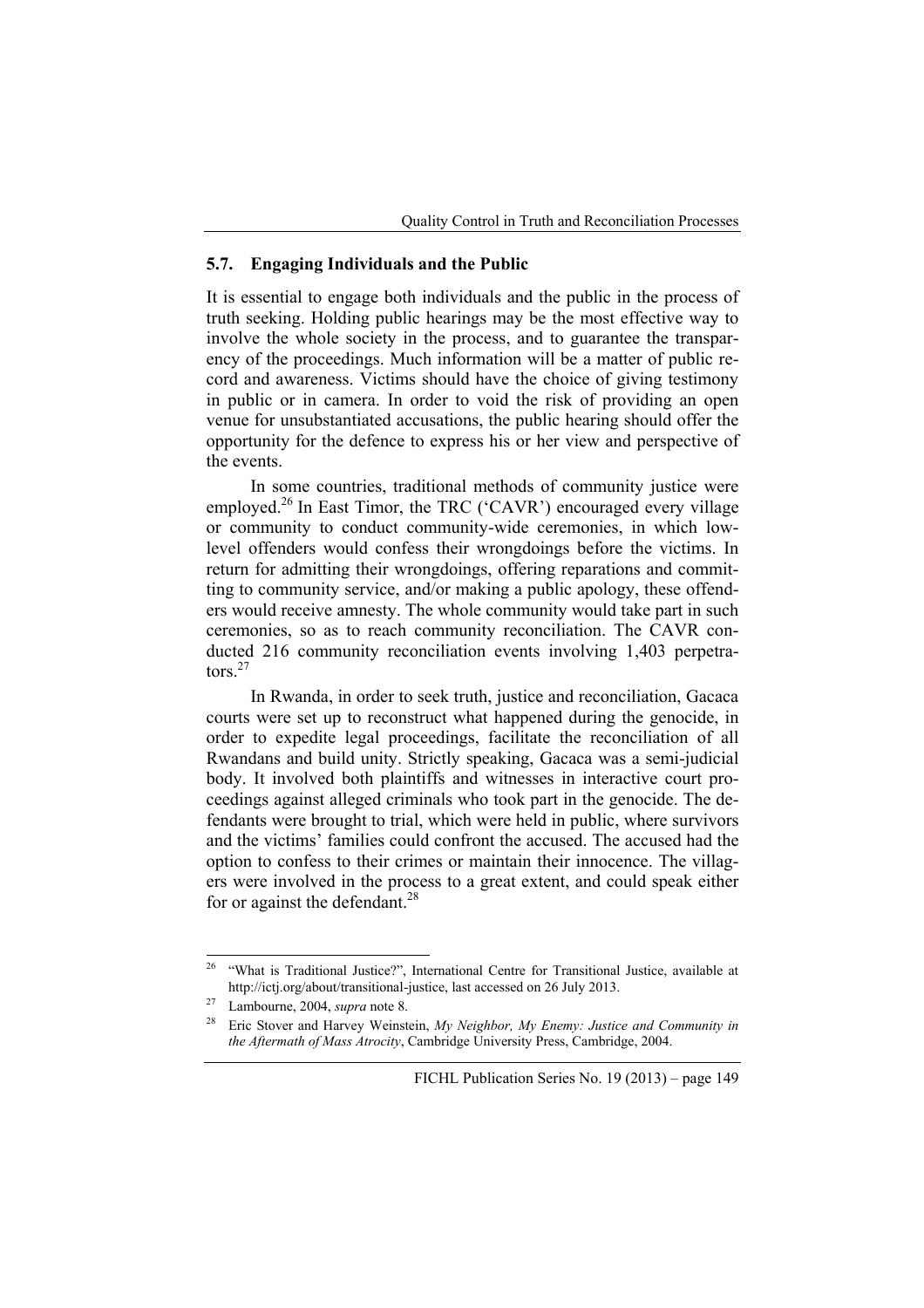The commission should not overlook outreach efforts to educate the population about the investigation. Broadcasting on television or radio can provide a way to engage the entire country in the truth-seeking process. Otherwise, the public has only press releases and news leaks by which to be informed of the process.

# **5.8. Final Report**

Public hearings cannot substitute for a final report that serves as a lasting reminder of past crimes and as an outline of further measures for redress and prevention. The TRC's final report is its legacy and is therefore one of the most crucial elements in the whole process. Normally, the final report will include, but is not limited to, the purpose and mandate of the commission, the composition of the commission, a description of its work and, finally, its findings and conclusions.

The key objective of the final report is to lay out, after investigation, what the truth of the event investigated is, and who was found to be responsible for the crimes. Depending on the TRC's mandate, the final report may name names or turn over to the government or judicial bodies the names of those suspected of culpability.<sup>29</sup> The TRC may grant amnesty to low-level offenders who committed minor crimes, but there should never be any blanket amnesty, especially for high-level offenders who committed serious crimes, in particular international crimes such as genocide, serious war crimes and crimes against humanity.<sup>30</sup>

The report should also outline recommendations for the further redress and prevention of such crimes. One purpose of investigating past human rights abuses is to prevent them from occurring in the future. As such, the recommendation should concentrate on the establishment of the rule of law. The recommendation may propose possible prosecution, institutional reform, reparation, vetting and the joining of a specific international human rights convention. The final report might also recommend some symbolic or cultural measures, for example, waging a campaign to

Jason S. Abrames and Priscilla B. Hayner, "Documenting, Acknowledging and Publishing the Truth", in M. Cherif Bassiouni (ed.), *Post-Conflict Justice*, 2002. Principle 1.8, The Chicago Principles on Post-Conflict Justice.

FICHL Publication Series No. 19 (2013) – page 150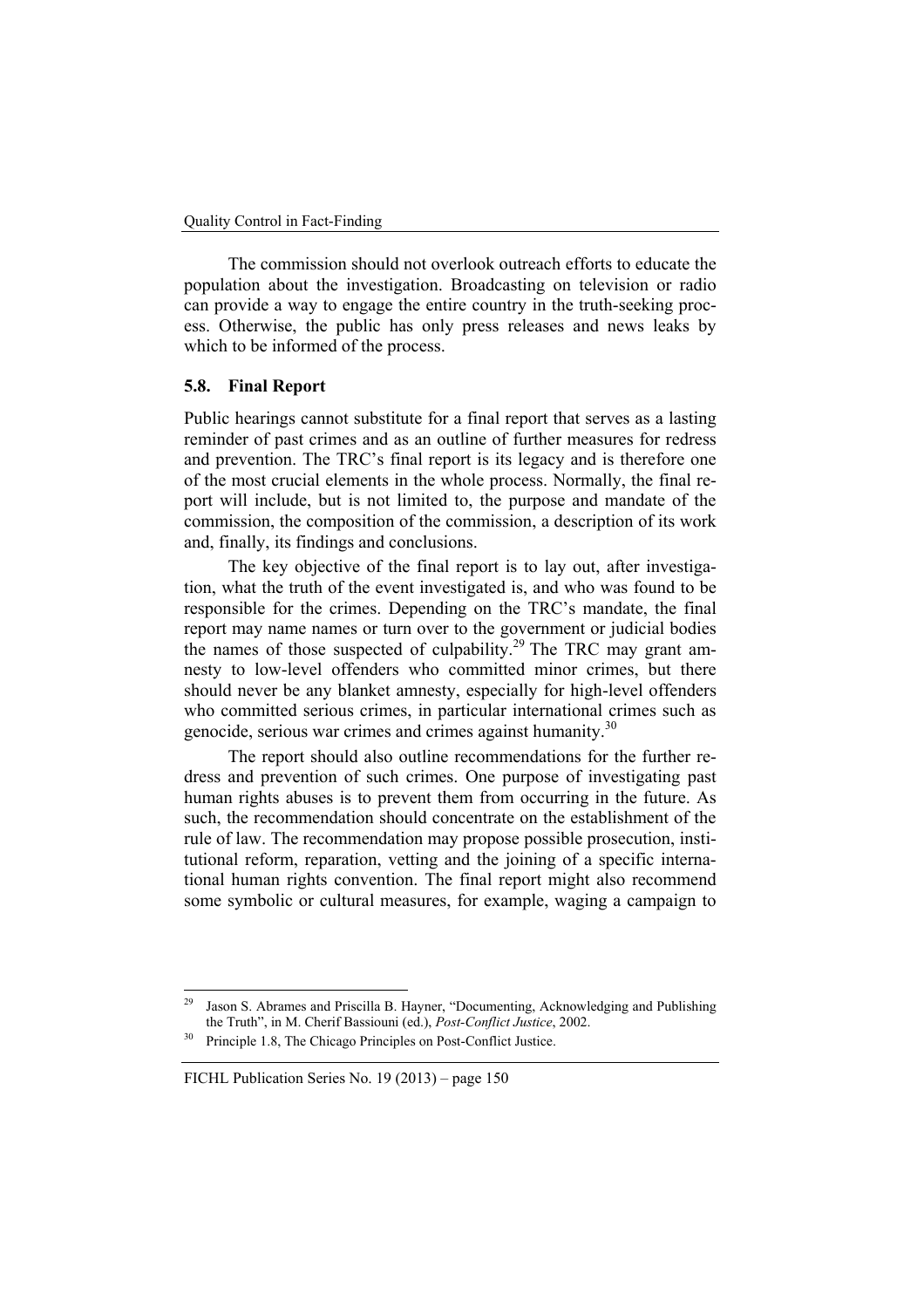educate the public, setting up a memorial monument, or fixing a national memorial day.<sup>31</sup>

In Chile, the final report of the National Truth and Reconciliation Commission ('CNVR') criticised the military and police for common use of illegal imprisonment, torture and summary execution during the Pinochet rule. The report also called for the concept of 'national security', which had justified the military actions, to be revisited. The report stressed the importance of education and advocated human rights training for the military and police. The report recommended reducing the scope of military jurisdiction and reforming the Code of Military Justice, and also requested the Chilean Government to sign a few international human rights conventions. With regards to reparation, about 5,000 people (the families of those killed and disappeared) received some USD 5,000 per year. Other reparations include educational scholarships, free health services, and exemption from military service.

#### **5.9. Conclusion**

The quality control of international fact-finding is a very important element in ensuring the success and efficiency of truth and reconciliation commissions. As the concept note of the 2013 LI Haopei Seminar highlighted, increasing the awareness and understanding of quality control may enhance the value of international fact-finding to the victims of serious violations of international law and, indirectly, to the taxpayers who make it possible for governments to create and support such commissions. Active quality control can also contribute to the real independence of those involved in TRCs, and their assessment of allegations of serious violations of international criminal, humanitarian or human rights law. Focusing on the theme of quality control can help stakeholders to create better TRCs that contribute more effectively to truth-telling and reconciliation.

This theme is neutral and technocratic – it directs the analysis towards the professionalisation of the fact-finding done by TRCs. Such factfinding falls outside the ambits of criminal justice (which is not the subject of this book) and international human rights fact-finding (described, *inter alia*, in Chapter 3 by Professor Martin Scheinin). But with the grow-

 $31$ 31 Mark Ensalaco, "Truth Commissions for Chile and El Salvador: A Report and Assessment", in *Human Rights Quarterly*, 1994, vol. 16.